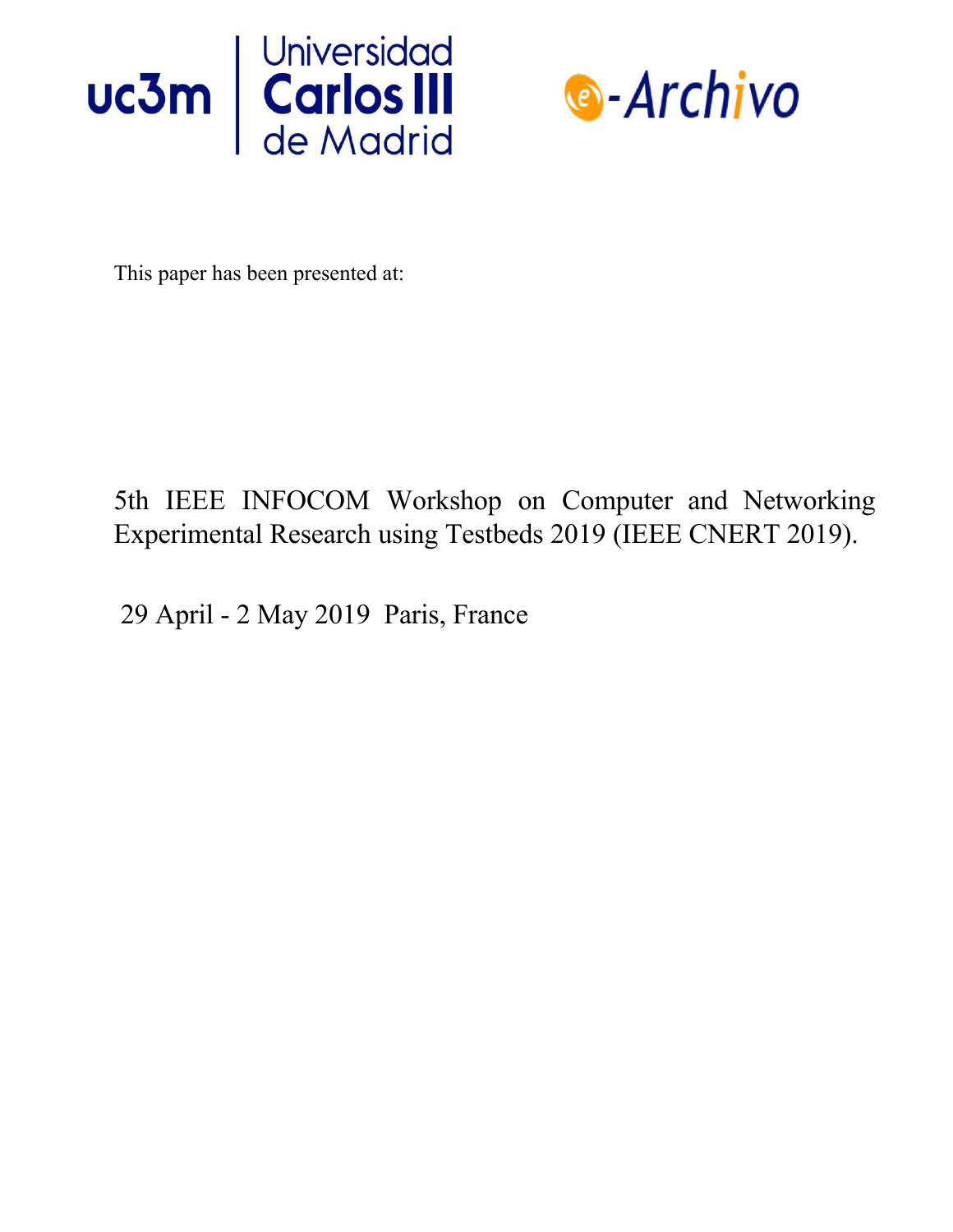# Experimental Demonstration of a Packet-based Protection for Seamlessly Recovering from a Multi-layer Metro Network Fronthaul Failure

K. Kondepu<sup>1</sup>, S. Ramanathan<sup>2</sup>, M. Tacca<sup>2</sup>, M. Razo<sup>2</sup>, B. Mirkhanzadeh<sup>2</sup>,

F. Giannone<sup>1</sup>, L. Valcarenghi<sup>1</sup>, and A. Fumagalli<sup>2</sup>

<sup>1</sup>Scuola Superiore Sant'Anna, Pisa, Italy; Email:k.kondepu@sssup.it

<sup>2</sup>Open Networking Advanced Research (OpNeAR) Lab, The University of Texas at Dallas

*Abstract***—Packet loss in the fronthaul adversely affects radio services, especially the low-layer functional split options between Distributed Unit (DU) and Central Unit (CU). A 1+1 protection scheme is implemented in a Software Defined Networking (SDN) packet-over-optical transport test-bed, achieving seamless recovery of the 7-1 split option from an optical link failure in the fronthaul.**

*Index Terms***—5G, Resiliency, Functional split, SDN, Protection, GENI.**

#### I. INTRODUCTION

A number of functional split options is defined in 3GPP TR 38.801 [1], where Next Generation NodeB (gNB) functions are physically separated and hosted by two distinct entities, i.e., the Distributed Unit (DU), deployed next to the radio antenna, and the Central Unit (CU), deployed at a centralized location . The DU and CU are connected through the fronthaul, which provides both control and data plane communications. DU, CU, and fronthaul form the so called 5G next generation radio access network (NG-RAN), also referred to as centralized/cloud RAN (C-RAN).

The TR 38.801 specifications define the fronthaul one-way delay and capacity requirements. However, they do not address reliability and packet loss. Methods have been proposed to handle different types of failure in C-RAN, accounting for both hardware (e.g., fronthaul network link failure) and software (e.g., virtual machine crash). Through simulation, partial protection of the access cloud network (ACN) is shown to require only 8% additional network resources by accepting a certain level of degraded services [2]. A twostep recovery scheme makes use of both lightpath transmission adaptation and gNB functional split reconfiguration to handle degradation of transmission quality in the fronthaul optics [3]. This scheme maintains the connectivity between virtualized DU (vDU) and virtualized CU (vCU), while accounting for the fronthaul capacity constraints. Fronthaul network failures may also be overcome by leveraging traditional underlying network recovery schemes [4], [5].

Most proposed schemes do not guarantee a seamless recovery of the DU-CU connection. In fact, it is not uncommon to experience some packet loss during a network recovery procedure, as the network takes time to both detect the link outage and reroute the disrupted connection. Such packet loss is likely to cause DU-CU loss of synchronization, which in some instances may lead to disconnection [1]. Reconnecting DU and CU is a lengthy procedure. Described next, a packetbased 1+1 protection scheme is shown to achieve lossless recovery of the DU-CU connection in an SDN packet-overoptical fronthaul test-bed.

# II. UPGRADING THE PRONET SDN TEST-BED WITH A PACKET-BASED 1+1 PROTECTION SCHEME

The Ethernet-over-WDM PROnet SDN test-bed [12] is used to carry out the experiment. Specifically, a newly designed kernel software module is added to implement the 1+1 protection scheme at the Ethernet layer, as this function is not available in openflow/Open V-Switch (OVS) [6], [7]. The correct functionality of the 1+1 protection scheme is tested using the Intra-PHY split (or split option 7-1) C-RAN while failing one of the test-bed fiber links.

Fig. 1 shows an example that illustrates how the 1+1 protection scheme works. Two fiber link-disjoint optical circuits (i.e., primary (1) and secondary (2)) are computed and provisioned by the PROnet SDN resource orchestrator [12]. The ingress packet flow (e.g., the flow that is coming from the transmitting  $DU<sup>1</sup>$ ) is duplicated and transmitted over the two optical circuit interfaces by the ingress OVS using the *all group table function* [6]. At the egress OVS, the two copies of the flow arriving from the two optical circuits are processed in real-time to ensure that only one copy of each packet is forwarded to the receiving CU.

The egress OVS processes the packets from the two incoming flows using netfilter pre-routing hook [8]. Each time a packet is captured by the hook, the following actions are performed: (i) a unique signature is created for the packet using some of the radio link control (RLC) packet field(s), like frame, subframe, and symbol fields; (ii) if the packet signature is found in the check list, the packet is discarded and the signature value is removed from the list<sup>2</sup>; (iii) else the packet is passed onto the switch, which performs the necessary forwarding, and the packet signature is stored in the check list. To prevent check list overflow, the software also removes the

<sup>&</sup>lt;sup>1</sup>The same technique is applied to the packet flow in the opposite direction of propagation, i.e., from CU to DU.

<sup>&</sup>lt;sup>2</sup>The module assumes that a packet can only be duplicated once and no packet will be received more than twice.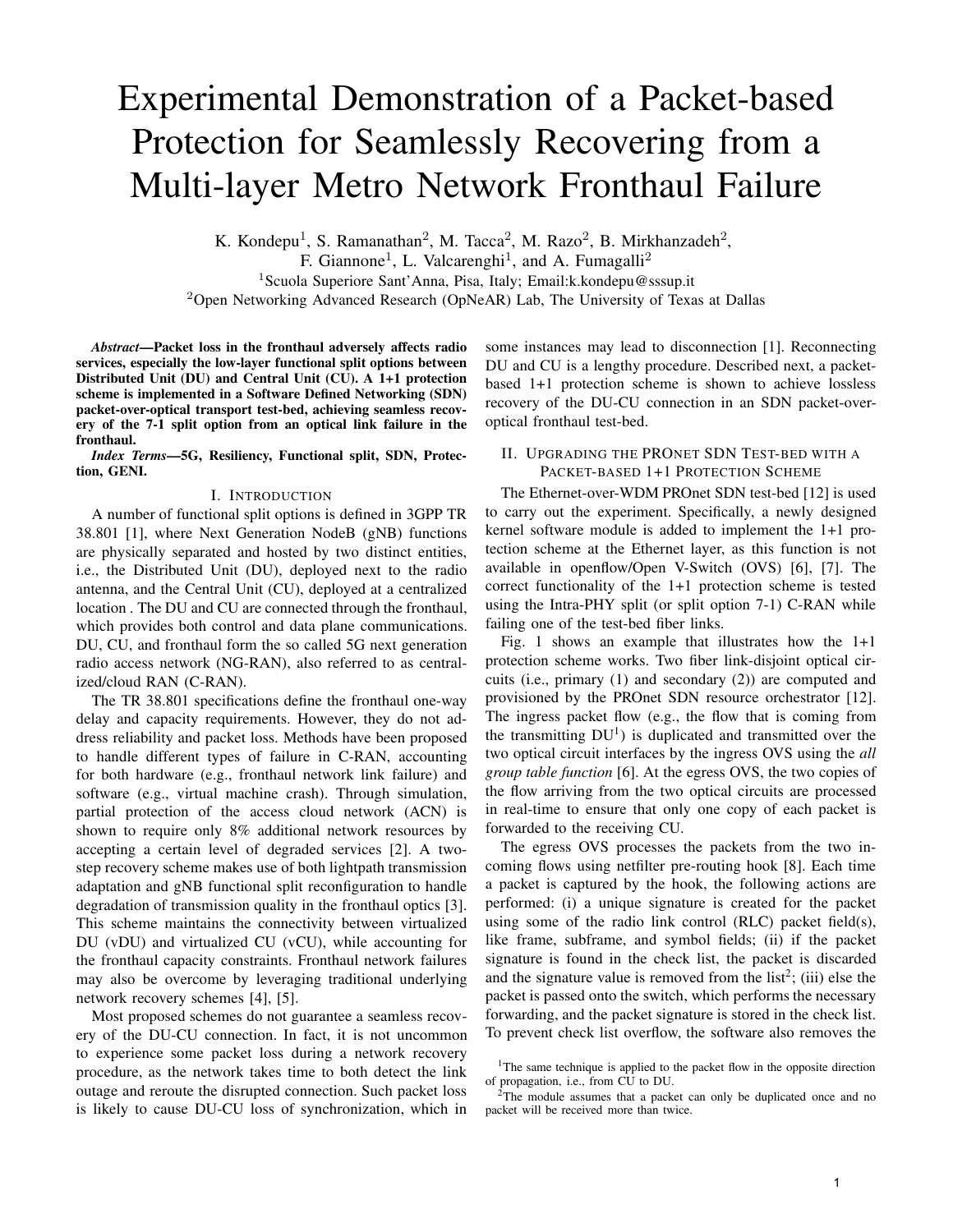oldest signatures from the check list when the list exceeds a predefined number of entries (e.g., 100).



Fig. 1: 1+1 protection scheme implemented in the PROnet testbed

## III. C-RAN IMPLEMENTATION

The C-RAN part of the test-bed is implemented using the following components. The open source OpenAirInterface (OAI) platform [9] is utilized as mobile network software. OAI provides an implementation of few NG-RAN functional splits as defined in 3GPP TR 38.801 [1], including the functional split Option 7-1 used in this experiment. As shown in Fig. 1 two Ettus B210 radio front-end boards and four Intel-i7 servers (implementing User Equipment (UE), DU, CU, and Evolved Packet Core (EPC), respectively) host the OAI software modules. OAI EPC implements the following network elements: the Serving Gateway (S-GW), the PDN Gateway (PDN GW), the Mobility Management Entity (MME) and the Home Subscriber Server (HSS). All these OAI core elements can be deployed as individual virtualized elements or can also be deployed as bundle virtualized EPC (vEPC). In the demonstration, the bundle vEPC is utilized.

The four Intel-i7 servers are equipped with 1GE NICs, which suffice to support the (single) UE traffic demand over a 5MHz radio channel bandwidth. Both DU and CU servers are connected to a distinct OVS, equipped with multiple 1GE NICs and controlled through Openflow 1.3. Each OVS is connected to a distinct Dell N2048 switch, which in turn provides a 10GE connection to a Cisco optical muxsponder. The DWDM layer consists of four Cisco NCS 2000 ROADM nodes that are controlled and dynamically configured through RESTconf [10] to access YANG data. The entire test-bed is controlled by the PROnet SDN orchestrator, which ensures coordination of resource reservation across the two network layers [11], [12].

#### IV. EXPERIMENTAL RESULTS

The experiment is conducted with the newly implemented 1+1 protection scheme. As shown in the Fig. 1, to obtain the initial experimental results all of the OAI RAN and core components are deployed in PROnet test-bed only. Fig. 2 shows the Wireshark output at the CU. The CU server (IP address 192.168.0.134) is set to transmit periodic echo request ICMP packets to the DU server (IP address 192.168.0.136) over the 1+1 protected flow, at intervals of about 200ms. Before the optical fiber failure is induced, the 1+1 kernel module at the egress OVS is instructed to drop duplicate packets of the C-RAN protocol, while duplicated ICMP (ping) packets are purposely not removed. As a result, when pinging

the DU from the CU server, both echo request and reply packets are duplicated, for a total of 4 echo reply packets generated (i.e., sequence number 23) per ping request, as shown in Fig. 2.

|  | No. | <b>Time</b>      | Source        | Destination                                               | Protocol Length Info |  |                      |                        |                                |                                                |
|--|-----|------------------|---------------|-----------------------------------------------------------|----------------------|--|----------------------|------------------------|--------------------------------|------------------------------------------------|
|  |     | 98 20.999935011  | 192.168.0.134 | 192.168.0.136 ICMP                                        |                      |  | 98 Echo (ping) reply |                        | id=0x47a9, seq=22/5632, ttl=64 |                                                |
|  |     | 91 21.999800605  |               | 192.168.0.136 192.168.0.134 ICMP                          |                      |  |                      | 98 Echo (ping) request |                                | id=0x47a9, seq=23/5888, ttl=64 (reply in 92)   |
|  |     | 92 21.999918137  | 192.168.0.134 | 192.168.0.136 ICMP                                        |                      |  | 98 Echo (ping) reply |                        |                                | id=0x47a9. seg=23/5888. ttl=64 (request in 91) |
|  |     | 93 21.999962384  | 192.168.0.134 | 192.168.8.136 TCMP                                        |                      |  | 98 Echo (ping) reply |                        | id=0x47a9. seg=23/5888. ttl=64 |                                                |
|  |     | 94 21.999964231  |               | 192.168.0.134 192.168.0.136 TCMP                          |                      |  | 98 Echo (ping) reply |                        | id=0x47a9, seg=23/5888, ttl=64 |                                                |
|  |     | 95 21.999973555  |               | 192.168.0.134 192.168.0.136 ICMP                          |                      |  | 98 Echo (ping) reply |                        | id=0x47a9, seq=23/5888, ttl=64 |                                                |
|  |     | 96 22.999752728  | 192.168.0.136 | 192.168.8.134 ICMP                                        |                      |  |                      | 98 Echo (ping) request |                                | id=0x47a9, seq=24/6144, ttl=64 (reply in 97)   |
|  |     | 97 22.999966753  |               | 192.168.0.134 192.168.0.136 ICMP                          |                      |  | 98 Echo (ping) reply |                        |                                | id=0x47a9, seg=24/6144, ttl=64 (request in 96) |
|  |     | 98 23.999761803  |               | 192.168.0.136 192.168.0.134 ICMP                          |                      |  |                      | 98 Echo (ping) request |                                | id=0x47a9, seq=25/6400, ttl=64 (reply in 99)   |
|  |     | 99 23.999974493  | 192.168.0.134 | 192.168.0.136 ICMP\                                       |                      |  | 98 Echo (ping) reply |                        |                                | id=0x47a9, seq=25/6400, ttl=64 (request in 98) |
|  |     | 100 24.999753816 |               | 192.168.0.136 192.168.0.134 ICMP                          |                      |  |                      | 98 Echo (ping) request |                                | id=0x47a9, seg=26/6656, ttl=64 (reply in 101)  |
|  |     |                  |               | Restoration without packet loss upon primary link failure |                      |  |                      |                        |                                |                                                |

Fig. 2: 1+1 protection scheme output captured by Wireshark packet sniffer at the server hosting CU

Once the fiber failure is induced and one of the two optical circuits is disrupted, both ICMP request and reply packets are received only once, as only one copy of each packet can make it through the partially failed DU-CU connection. By inspecting the Wireshark output, it is easy to identify the exact moment when the optical circuit is disrupted. The contiguous sequence numbers reported in the trace reveal that none of the C-RAN packets is lost during the experiment, including the moment when the optical circuit is disrupted.

## V. CONCLUSIONS

The contribution of the presented experiment is twofold. First, it was determined that DU-CU connection recovery time and packet loss highly matter when supporting lowerlayer functional split (e.g., split option 7-1). Second, a newly implemented kernel module provided a packet-based 1+1 protection scheme in a Ethernet-over-DWDM SDN test-bed. The implemented scheme is able to overcome a single fiber failure in the fronthaul without causing any packet loss, thus ensuring that the DU and CU modules remain connected during the recovery phase.

#### ACKNOWLEDGMENT

This work has been partially funded by the EC H2020 "5G-Transformer" Project (grant no. 761536) and NSF grants no. CNS-1405405, CNS-1409849, ACI-1541461, and CNS-1531039.

#### **REFERENCES**

- [1] 3GPP TR 38.801, "Study on new radio access technology; radio access architecture and interfaces", V2.0.0 (2017-03).
- [2] C. Colman-Meixner et al., "Resilient cloud network mapping with virtualized BBU placement for cloud-RAN", in Proc. of ANTS (2016).
- [3] K. Kondepu et al., "Orchestrating Lightpath Recovery and Flexible Functional Split to Preserve Virtualized RAN Connectivity", J. Opt. Commun. Netw. 10, 843-851 (2018).
- [4] L. Valcarenghi and A. Fumagalli, "IP restoration vs. WDM protection: Is there an optimal choice?", IEEE Network, vol. 14, no 6 (2000).
- [5] A. Giorgetti et al., "Segment routing for effective recovery and multidomain traffic engineering", J. Opt. Commun. Netw. 9 (2017).
- [6] "OpenFlowSwitch Specification", www.opennetworking.org/wpcontent/uploads/2013/04/openflow-spec-8.
- [7] "Open vSwitch", www.openvswitch.org/.
- [8] "Netfilter.org Project", www.netfilter.org.
- [9] "OpenAirInterface", gitlab.eurecom.fr/oai/openairinterface5g/wikis/home.
- [10] M. Bjorklund et al., "RESTCONF Extensions to Support the Network Management Datastore Architecture", https://tools.ietf.org/html/rfc8527.
- [11] D. Hicks et al., "PROnet: A programmable optical network prototype", in Proc. of ICTON (2016).
- [12] B. Mirkhanzadeh et al., "An SDN-enabled multi-layer protection and restoration mechanism", Optical Switching and Networking (2018).